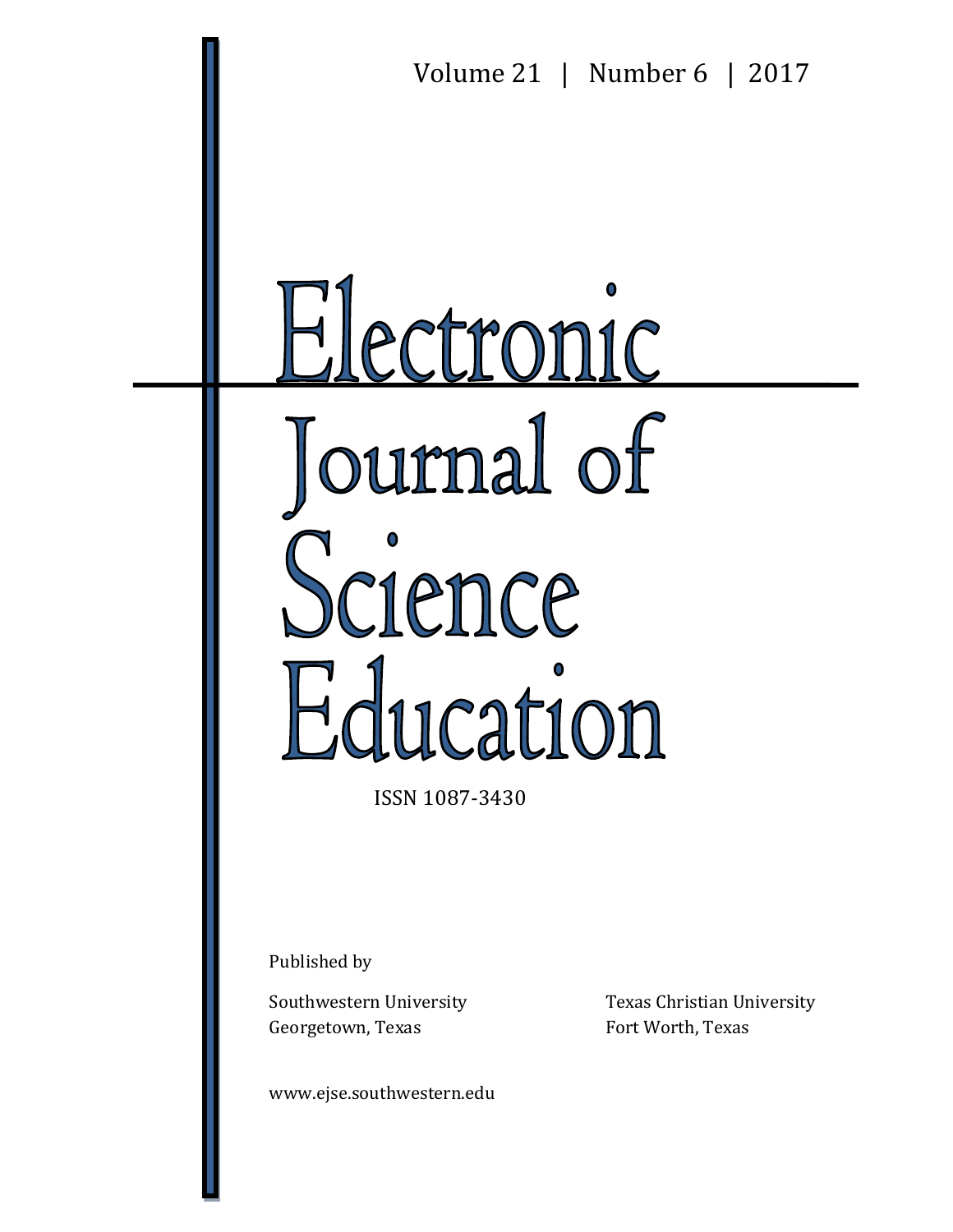## *Editor of Regular Issues*

Molly Weinburgh, Texas Christian University, United States

### *Editor of Special Issues*

Michael Kamen, Southwestern University, United States

#### *Associate Editors*

Karen E. Bledsoe, Western Oregon University, United States William J.F. Hunter, Illinois State University, United States Murat Kahveci, Canakkale Onsekiz Mart University, Turkey Paul Kelter, Northern Illinois University, United States Nina A. Leonhardt, Suffolk County Community College, United States David Majerick, Temple University, United States Colette Murphy, Queen's University Belfast, United Kingdom Martina Nieswandt, University of Massachusetts, United States Rose Pringle, University of Florida, United States Mike U. Smith, Mercer University School of Medicine, United States Julie Westerlund, Texas State University, United States BaoHui Zhang, Lingnan University, Hong Kong

### *Administrative Assistant*

Maria Solari, Texas Christian University, Texas

#### *Editorial Review Board*

*Reviewers serve for four years, ending in December of the year in parenthesis.* 

Emmanuel Edoja Achor, Benue State University, Nigeria (2017) Kenneth Adu-Gyamfi, Mampong Technical College of Education, Ghana (2018) Hilal Aktamış, Adnan Menderes University, Turkey (2019) Sulaiman Al-Balushi, Sultan Qaboos University, Oman (2020) Abdulwali H. Aldahmash, King Saud University, Saudi Arabia (2017) Elizabeth Allison, University of South Alabama, United States (2018) Tamer G. Amin, Lebanese American University, Lebanon (2019) Vincent Amodeo, University of Albany, United States (2020) Sumreen Asim, University of North Texas, United States (2017) Lloyd H. Barrow, University of Missouri, United States (2019)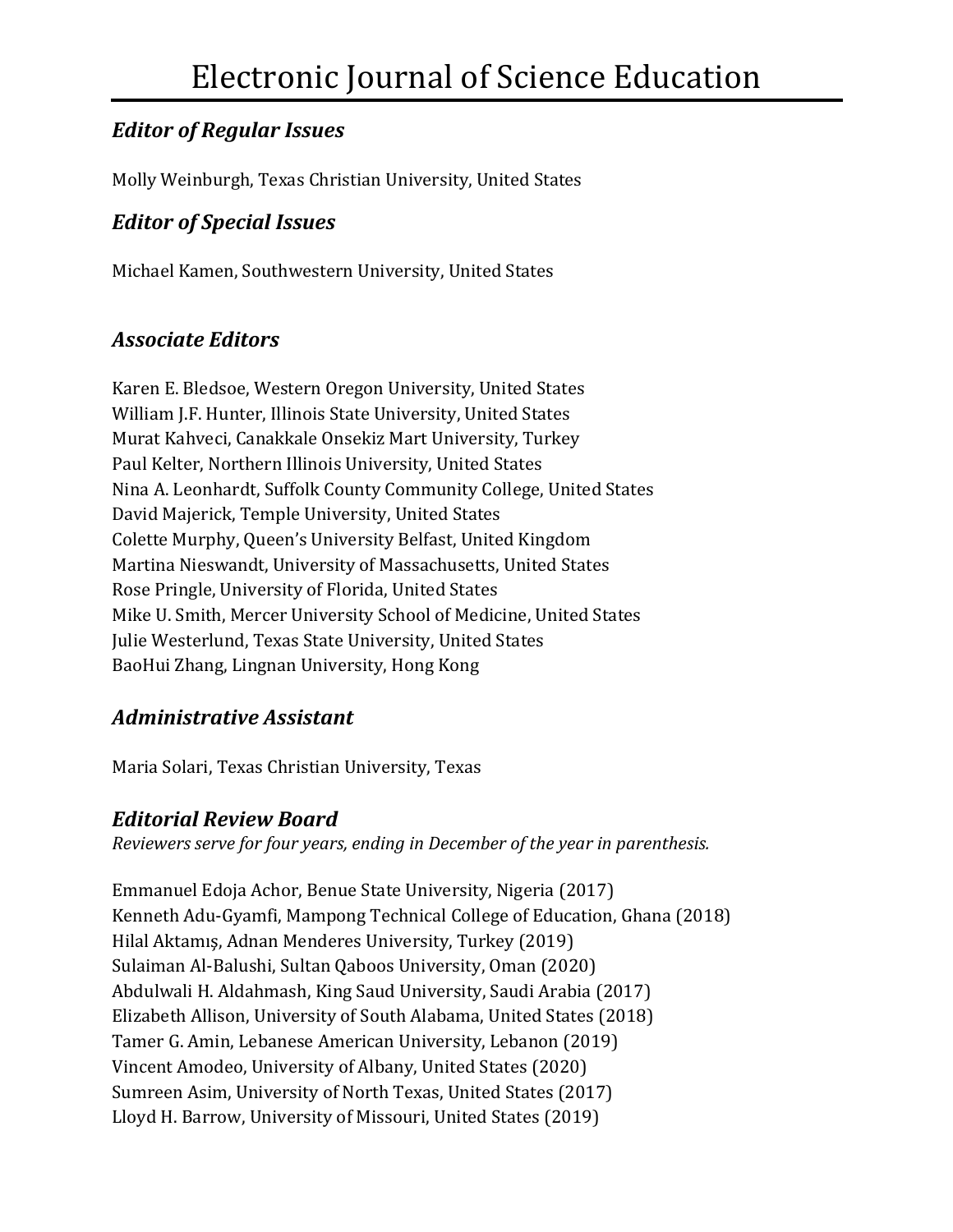# Electronic Journal of Science Education

Ian Binns, University of North Carolina- Charlotte, United States (2020) SueAnn Bottoms, Oregon State University, United States (2020) Erica Brownstein, Oklahoma State University, United States (2017) Carol Anne Cao, Texas Tech University, United States (2019) Dan Carpenter, Texas Tech University, United States (2018) Marissa Tamar Cohen, St Francis College, United States (2018) Merryn Cole, University of Kentucky, United States (2019) Michelle Cook, Clemson University, United States (2018) Casey Creghan, Sam Houston State University, United States (2017) Hasan Deniz, University of Nevada, United States (2019) Michael Dias, Kennesaw State University, United States (2018) Vanessa Dodo Seriki, University of Houston-Clear Lake, United States (2017) Mark Enfield, Elon University, United States (2020) Eva Erdosne Toth, West Virginia University, United States (2018) Allen Espinosa, Philippine Normal University, Philippine (2020) Jennifer Frisch, University of Minnesota – Duluth, United States (2019) David Goodman, Texas Tech University, United States (2020) Sumi Hagiwara, Montclair, United States (2010) Kelly Lessard, Southwestern University, Georgetown, United States (2018) Kimberly H. Lott, Utah State University, United States (2018) Kathy Malone, The Ohio State University, United States (2018) Stephen Marble, Southwestern University, United States (2017) Catherine Martin-Dunlop, Morgan State University, United States (2020) Madelon McCall, Baylor University, United States (2018) Thomas John McCloughlin, St. Patrick's College, Ireland (2018) Cherie McCollough, Texas A&M University- Corpus Christi, United States (2019) John McCullagh, Stranmillis University College, Belfast (2017) Jennifer C Mesa, University of West Florida, United States (2018) Scott T. Miller, Sam Houston State University, United States (2018) Suzanne Nesmith, Baylor University, United States (2020) Prasart Nuangchalerm, Mahasarakham University, Thailand (2019) Erin Pearce, Texas Christian University, United States (2020) John Pecore, University of West Florida, United States (2019) Deniz Peker, Columbus State University, United States (2020) Dave Pinkerton, Western Colorado State University, United States (2019) Kate Popejoy, University of North Carolina- Charlotte, United States (2020) Justin Pratt, Miami University, United States (2018) Sharon Price Schleigh, East Carolina University, United States (2018) Soleil Roper, Texas Tech University, United States (2017) Melody Russell, Auburn University, United States (2018)